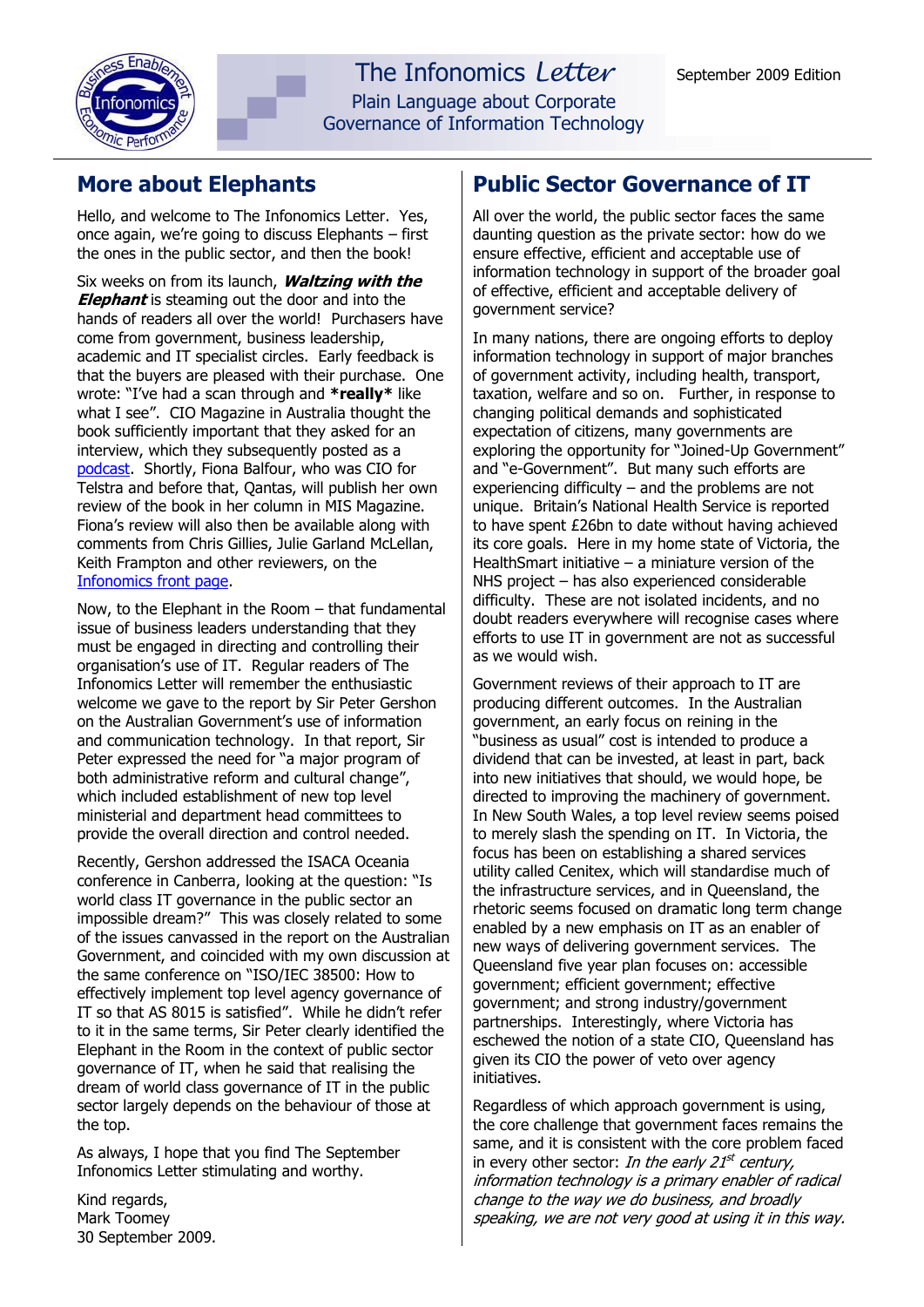We need to think carefully about the implications of this. IT is an enabler of radical change. But, the mere act of buying or building an IT solution does not of itself deliver the change  $-$  a reality that has been proven again and again through the failures of projects where there seems to have been a delightfully naïve expectation that this would indeed be the case.

The use of information technology is no longer about automating business  $-$  it is about changing business, and the extent of change that is expected in many cases is profound. The skills required to implement IT enabled business change are no longer limited to the technically specialised skills of the IT project managers, software developers and user trainers. They now include skills for fundamental redesign of business process, of business rules and structure, and of how the business engages with its customers and other stakeholders. In government, it is the same as in the non-government sectors, except that in many aspects the task is made more complex by the scale and scope of impact.



Enabling infrastructure for change

A very useful model for understanding change was developed in 1965 by H J Leavitt, who essentially said that the system of the business could be described as the interaction of people, the tasks or processes they perform, the rules and structure within which they operate, and the tools or technology that assists them in their work. Critically, Leavitt emphasised that in order to change the business system, it is necessary to attend to each of these elements, and the relationships between them.

Understanding this picture makes it very easy to understand what happens in many IT initiatives. For example, organisations that purchase a "commercial off the shelf (CotS)" software package are essentially purchasing a predefined business model which is based on a presumption of process, structure and people skills and capability. If the organisation merely

installs the software package, there is an immediate requirement to adopt the process and structural models inherent in the software (give or take any configuration options that may be included), adjust the entire organisation to these new models, and train the people accordingly. But many organisations do not want to adopt the model in its entirety, and so in order to retain some elements of their own process and structure models, they embark on changing the software to suit – potentially negating the benefits of the package selection over custom development.

In government circles, the intensive requirements for probity, accountability and transparency mean that changing the business model – especially process and structure – is much more complex and resource intensive than in the private sector. Accordingly, there is a greater than ever incentive to avoid change in this regard – and to adapt software as a result. Understanding this can give some insight to why an outwardly similar project, such as implementing a financial control system, can take on quite different shape in different government agencies, each of

which will have inherited different business models from their pre-IT enabled days.

As if it's not already difficult to change a single government agency to use information technology as an effective enabler of new ways of doing business, the expectations of joined-up government go beyond merely changing a single agency. The new reality for government is that joined-up government involves co-ordinated change to business systems across multiple agencies, using information technology as an enabler. Such change requires not an IT solution that fits the needs of all participating agencies, but a much more profound effort to design a single seamless system of business that spans all of the agencies. Certainly, such a business system does require a suitable IT solution as an enabler, but the IT solution alone will do little other than disrupt the existing activities of the

involved agencies. Along with the IT solution, it is essential that there is a major focus on designing and establishing the process model, structures, rules, skills and human resources required for the job.

The extent of change required to achieve joined-up government cannot be achieved by assigning responsibility for the projects to relatively junior officers – even if they are given clear instructions to work together. The changes that must be made in many cases are going to create considerable disruption and tension, requiring substantial attention at the most senior levels. Matters of interdepartmental or inter-agency responsibility and accountability linked to trans-agency processes probably cannot be delegated to lower levels – they will often, and necessarily, require negotiation, deep insight and trust at the top of the organisation hierarchies.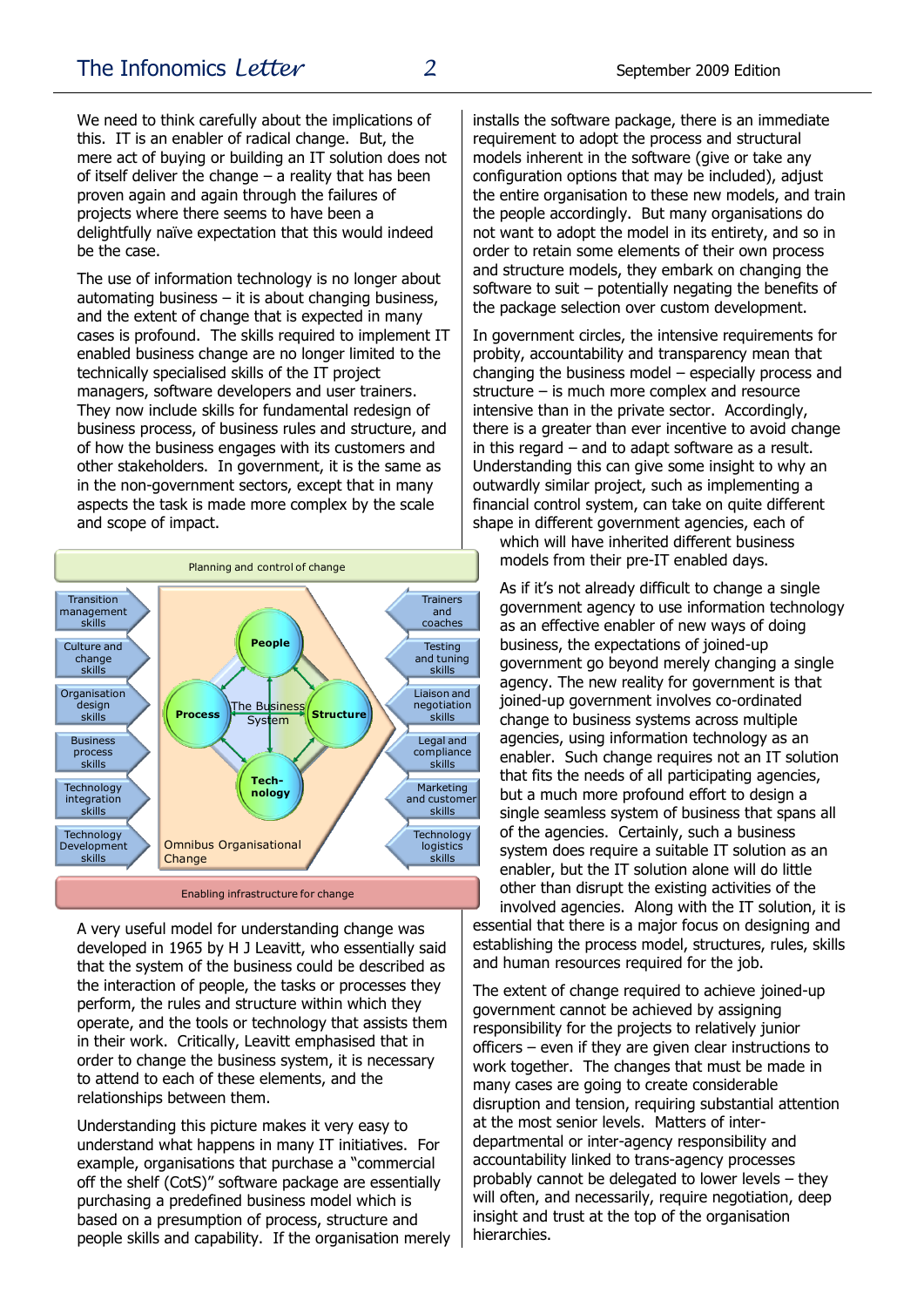In his recommendations for the Australian Government, Sir Peter Gershon recommended "Strengthen Agency Governance". One of the key purposes of agency governance is to ensure that change initiatives are conducted in a manner that will ensure their success – which in the majority of cases means running the initiatives as omnibus organisational change within the agency, ensuring that there is appropriate responsibility and accountability for achieving the intended result, along with all of the skills required to do all of the necessary work in respect of people, process, structure and technology. Clearly, omnibus organisational change is far more than mere IT change, and it is entirely inappropriate to expect IT specialists to shoulder the responsibility for every aspect of the omnibus activity. The responsibility and accountability for the change must rest at a more senior level, where there is both the scope of oversight and the breadth of authority to enact the entire change as required. In most government agencies, as in the private sector, the extent of oversight and authority required is generally vested only in the most senior officers, and it is for this reason, if no other, that the senior officers must become deeply engaged in the governance of information technology.

At this point, it is important to consider the linkage presented in some quarters between "Agency Governance" and "Program and Portfolio Management (PPM)". As we have expressed above, agency governance must include top level engagement of senior officers who should be held accountable for successful achievement of intended outcomes in projects that are being undertaken. Such engagement goes well beyond the notions of prioritisation and tracking that are often the primary focus of PPM. It is insufficient to merely implement an effective prioritisation, approval and tracking regime when the major issues for the approved projects will be diligent attention to assuring complete, effective business transformation.

Going beyond agency governance, Gershon also recommended strengthening PAN-Government Governance in the Australian Government. What does this mean? In the detail of his report, Sir Peter proposed a ministerial committee and a "Secretaries Board" that would together set and co-ordinate the agenda for "whole of government ICT". At the simplistic level, whole of government ICT could be viewed as standardisation of infrastructure, standardisation of software and applications, and rationalisation of supply arrangements. But while these are important, they are relatively bland and innocuous when compared to the issues associated with efficient effective and acceptable government service delivery, as already identified under the banner of joined-up government.

Achieving true joined-up government involves massive re-engineering of the machinery of government –

redesign of processes, development of new policies, rules and structures, reskilling and potentially redeployment of people, and the introduction of new information technology (and potentially other aspects of infrastructure) in support of these changes. There can be no doubt that the planning and implementation of such new approaches to government service delivery will require bold vision, brave innovation, commitment to the long term objective, and sacrifice of autonomy and authority in the interests of the greater good. The choices that will have to be made will often not be choices that can be made by a single agency  $-$  rather they will need to be made from a whole-of-government perspective, and rigorously enforced through the affected agencies. Indeed, in some cases, the decisions that will be required may transcend government itself, and may require engagement and negotiation between the top echelons of government and the various stakeholders with which government engages on an ongoing basis.

Considering these factors, it should be clear that world class governance of IT in the public sector involves a great deal more than merely appointing top level review groups. Governance of IT, as defined in ISO 38500, is all about directing and controlling the use of IT as part of the much bigger picture of directing and controlling the business, and when IT is being used as an enabler for fundamental change, governing the use of IT necessarily involves governing the full spectrum of omnibus organisational change across the whole of government, from determination of how government is intended to operate in the  $21<sup>st</sup>$ century, to establishment of the initiatives that will deliver that operational model, and the effective completion of those initiatives, with a clear and constant focus on demonstrable, practical realisation of the objectives that were set at the outset.

Public sector governance of information technology demands nothing more, and nothing less than government heads, both elected and appointed, becoming consummate exponents of Waltzing with the Elephant!

## **Waltzing with the Elephant: The Melbourne Business Launch**

Alistair Urquhart and his team at [Affairs of State](http://www.affairs.com.au/) were the most convivial hosts for the exclusive business and government launch of Waltzing with the Elephant at their Melbourne offices on September 14. Around 60 invited guests including leading company directors, senior government officials and top level IT specialists heard Christina Gillies introduce the book, and Paul O'Connor from the Victorian Auditor General's Office speak on the importance of governing IT in the public sector.

Chris Gillies explained why Waltzing with the Elephant is important: